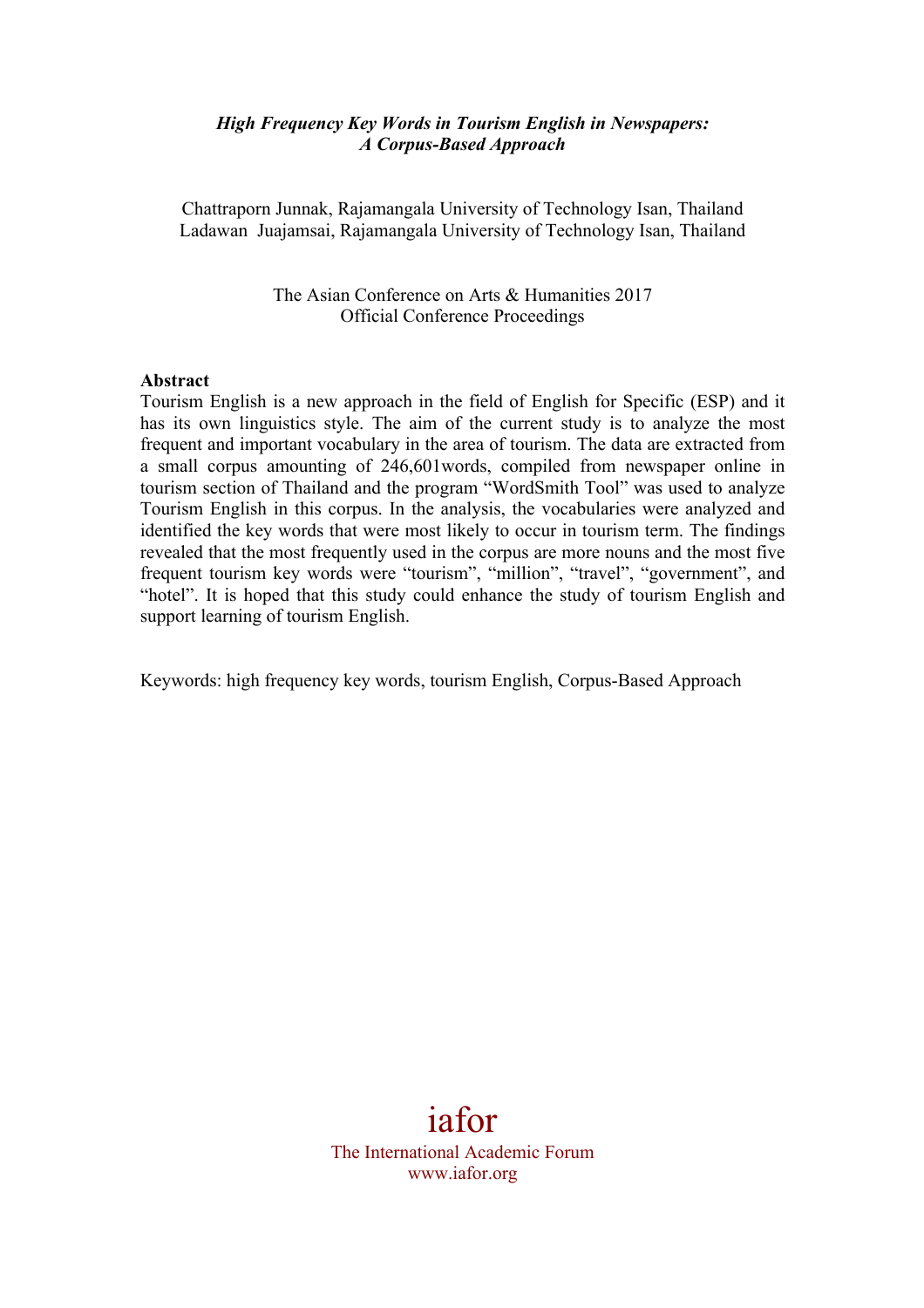#### **Introduction**

Nowadays, tourism has become one of the largest and most rapidly growing sectors in the global economy during the  $20<sup>th</sup>$  Century. Since, the role of tourism affects the economy in many ways such as personal and governmental income, and employment. Moreover, because of the globalization and information become an important role, the opportunities of communication has been increased all over the world that also has greatly encouraged the international tourism exchanges. For this reason, tourism English is widely used as a meaningful medium of international tourism communication in tourism industry.

In Thailand, tourism industry is one fundamental part of income for the country as it involved Thailand's economy by promoting foreign exchange earnings, creating new jobs, broadening the distributions of income, increasing rural development. In order to communicate with tourists around the world, language is used to represent people or things and to aid the creation of thoughts (Holmes, 1998). English is the world's most greatly used language (Quirk, Greenbaum, Leech, and Svartvik, 1985) and we use it as an important factor in sending and receiving the travel information. As Thailand is an exotic country with a variety of attractions and superb standard of hospitality and service thus Thailand is placed high on the list of the world's most favored tourism destinations (Tourism Authority of Thailand, 2004). As a result, the completed information about travel to places, tourist attractions and facilities of Thailand has been printed through the World Wide Web, newspapers, and magazines in order to promote the tourism industry. Travel articles in newspapers and magazines in these media are preferred by potential tourists as tools to find new travel destination (Siriwan, 2004). One of valuable new mediums for providing information to an international audience is online electronic version of newspaper (Rademan, 1998). As newspaper is one of the most interesting types of English reading for learners because it is used as source of up-to-date English language to extend their reading after they conclude their classroom study (Frederickson & Wedel, 1991).

To understand the communicative objectives of the travel news of the tourism, the vocabulary knowledge is very essential to the readers. However, to comprehend travel news is not an easy task for non-native speakers of English thus it is necessary that they require an excellent command of vocabulary in Tourism English and also how to read the text effectively. In addition, research into tourism English has been poor. This does not mean, however, that there has been no research in the tourism English area. There are some linguistic analyzes, often based on leaflet, blog, magazine, and website in tourism. Nevertheless, there is sufficient attention to tourism English from newspaper. Accordingly, analysis that involves the study of authentic text will be useful in giving a better comprehension of the nature of language used in this specific genre and could be employed to the design of English for tourism courses and materials for teaching.

Consequently, the analysis of the present study covers tourism English and the main reason for undertaking this research is to simplify tourism English reading comprehension by building up familiarity with tourism key words. The findings gained from this study may be developed further to be used as ESP material for tourism English.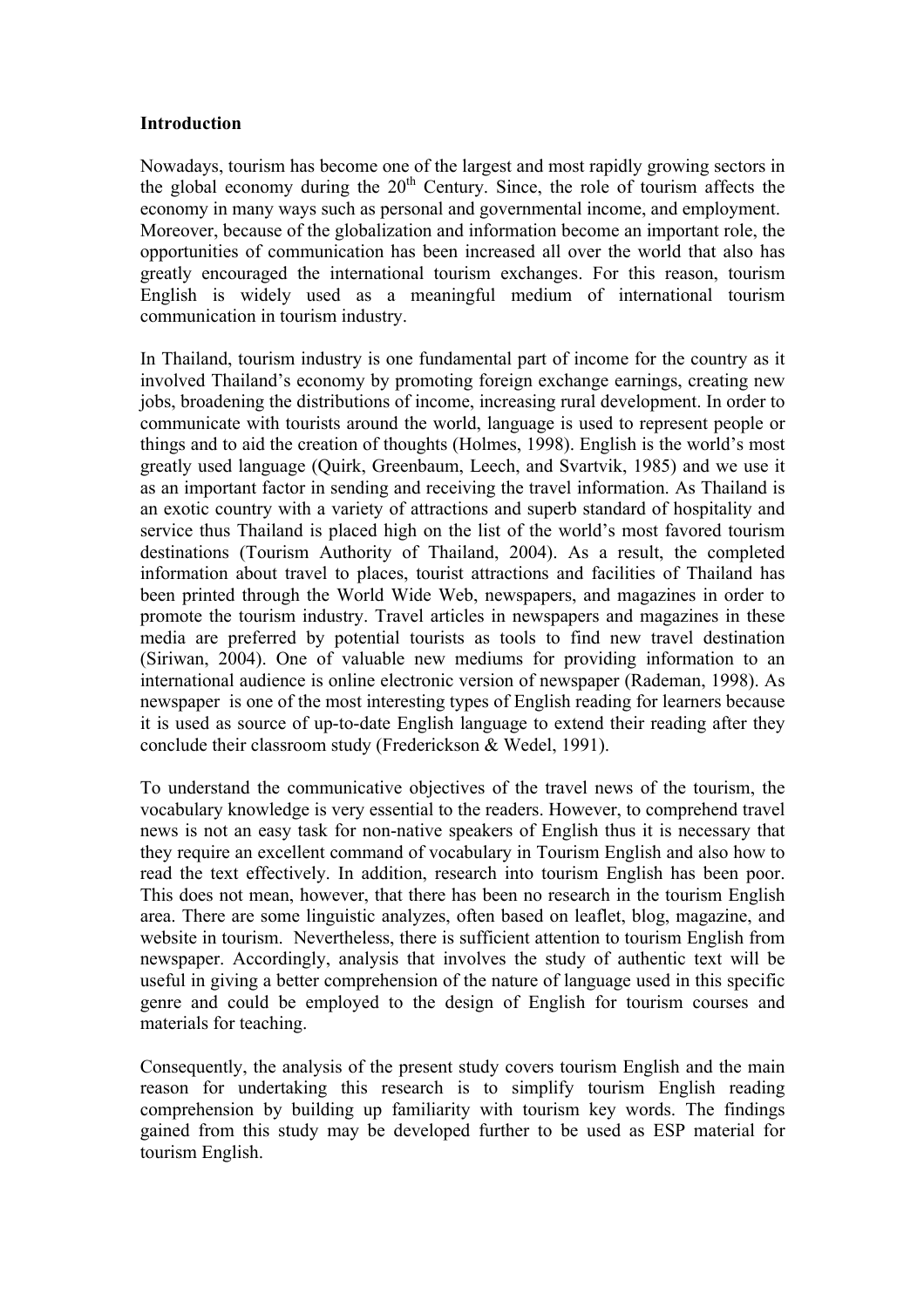# **Research Objectives**

The objectives of the present study are as follows:

- 1. To create a special corpus in the field of tourism English.
- 2. To identify the tourism key words in the tourism English Corpus (TEC).

# **Methodology**

## **The Source of Data for the Corpus**

The Source of Data for the Business Corpus analysis is the online news in the Nation's Tourism sections during the period of one month from September  $1<sup>st</sup>$  to September  $30<sup>th</sup>$ , 2016. The total numbers of news articles were 90 files and the total number of tokens or running word were 278,514 words.

### **Research Procedure**

The research procedures of this study consisted of eight important steps in order to create the Tourism Corpus. The method of data analysis can be described in Figure 1 that are related to how data were examined and how to make a selection of texts in order to carry on the top 100 most frequently occurring words list.



Figure 1: Research Procedures

As shown in Figure 1, there are six important steps to create the Tourism English Corpus of the study as follows: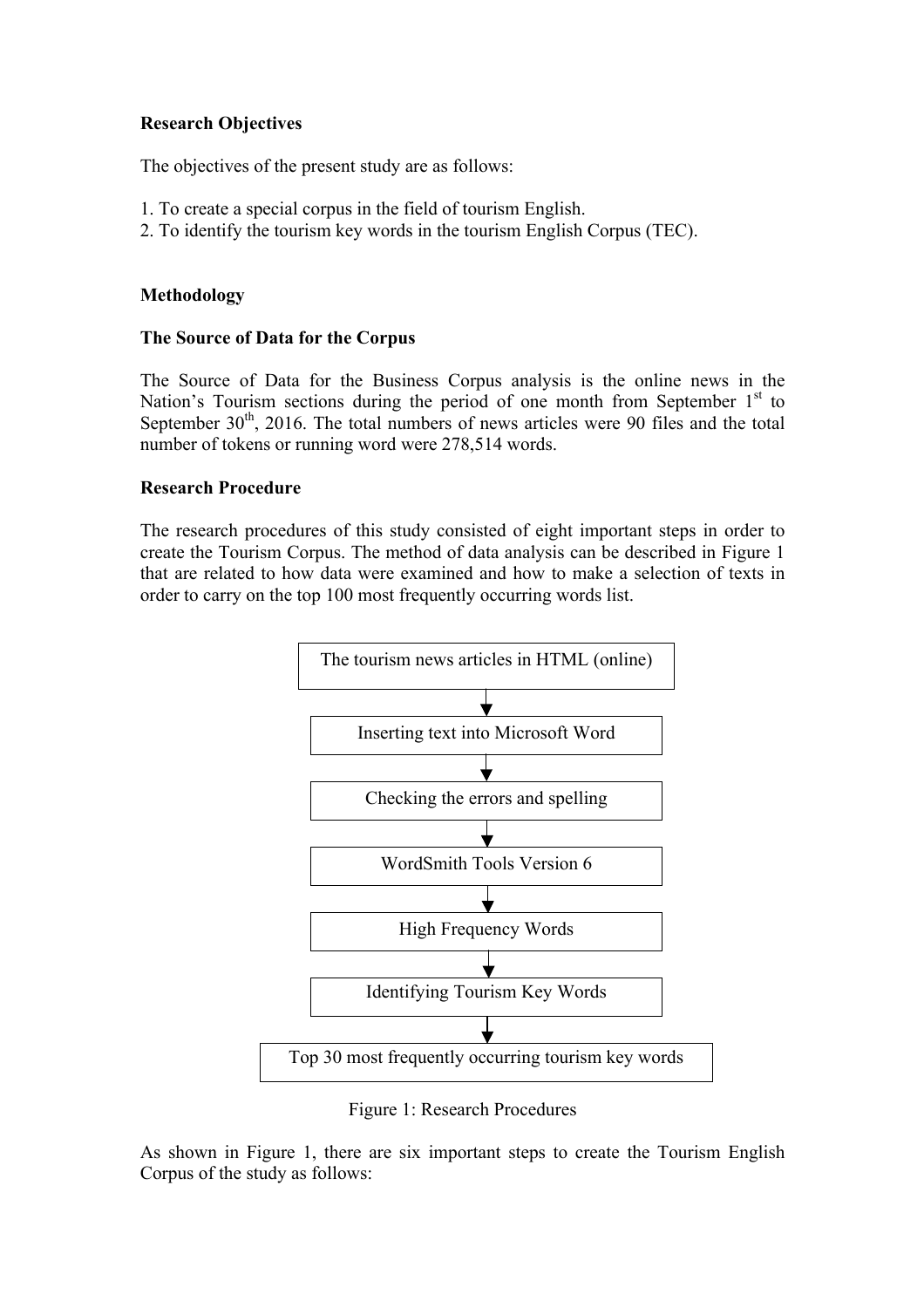# **Step 1: The news articles in HTML (online)**

In order to collect the data, the tourism news articles in the online version were selected as important data for the study. The data were collected for a period of one month from September  $1<sup>st</sup>$  to September 30<sup>th</sup>, 2016.

### **Step 2: Inserting text into Microsoft Word**

After receiving the data in HTML format, the online texts from the tourism news articles were inserted into "Microsoft Word" as a word document (\*.doc) and the total of news articles were 90 files.

### **Step 3: Checking the errors and spelling**

At this step, the checking of the mistakes and the spellings of the words inspection were corrected before selecting texts in the analyzing program.

### **Step 4: WordSmith Tools Version 6**

After checking the mistakes of the words inspection, all news articles were inserted into the "WordSmith Tool Version 6" for analyzing the most frequent words in the Tourism English Corpus (TEC).

### **Step 5: High Frequency words**

All files of tourism news articles were inserted into the "WordSmith Tool Version 6" for analyzing then the program presented the words occurring frequently in the text files.

#### **Step 6: Identifying Tourism Key Words**

After receiving the most frequently words of the Tourism Corpus, the frequency word list was checked by using the Longman Business English Dictionary manually to identify the technical vocabulary. Then, the top 30 most frequently occurring tourism key words were obtained.

#### **Results**

As mentioned earlier, this study aimed to investigate high frequency tourism key words. Therefore, tourism news articles in an online version during the period of one month were selected as an important input for the present study. The information of this corpus is shown in table 1 showed.

Table 1 Statistical Details of the Tourism English Corpus (TEC)

|         | <b>No. of Articles</b> | <b>No. of Tokens</b> | <b>Word types</b> |
|---------|------------------------|----------------------|-------------------|
| Fourism | 90                     | 246,601              | 7.820             |

According to Table 1, the text statistics of the whole tourism English corpus showed that the tokens or running words were 246,601 words in 90 news articles and 7,820 word types.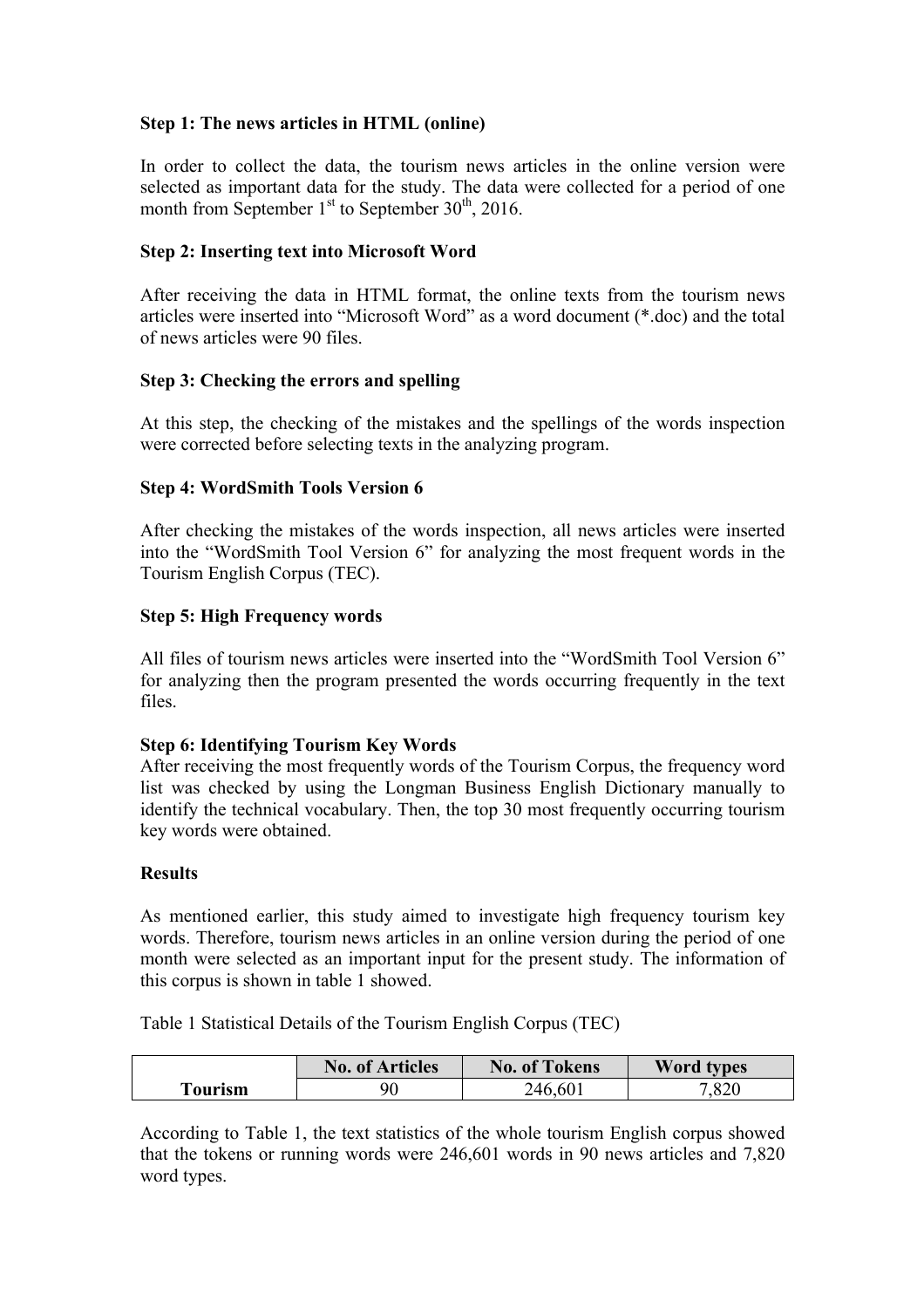| Rank           | Word         | F   | <b>POS</b> | Rank | Word        | F  | <b>POS</b>      |
|----------------|--------------|-----|------------|------|-------------|----|-----------------|
| 1              | tourism      | 186 | n.         | 16   | domestic    | 46 | adj.            |
| $\overline{2}$ | million      | 89  | n.         | 17   | industry    | 46 | n.              |
| 3              | travel       | 76  | n./v.      | 18   | local       | 45 | adj.            |
| $\overline{4}$ | government   | 75  | n.         | 19   | place       | 43 | n./v.           |
| 5              | hotel        | 75  | n.         | 20   | area        | 42 | n.              |
| 6              | business     | 71  | n.         | 21   | private     | 42 | adj.            |
| 7              | <b>ASEAN</b> | 66  | n.         | 22   | sector      | 41 | n.              |
| 8              | economic     | 61  | adj.       | 23   | development | 40 | n.              |
| 9              | market       | 57  | n.         | 24   | visa        | 39 | n.              |
| 10             | price        | 55  | n.         | 25   | high        | 38 | $n$ ./adj./adv. |
| 11             | growth       | 53  | n.         | 26   | president   | 38 | n.              |
| 12             | city         | 51  | n.         | 27   | money       | 37 | n.              |
| 13             | centre       | 49  | n.         | 28   | resort      | 36 | n.              |
| 14             | time         | 47  | n.         | 29   | plan        | 35 | n./v.           |
| 15             | billion      | 46  | n.         | 30   | area        | 34 | n.              |
|                | <b>Total</b> |     |            |      |             |    |                 |

Table 2 The Top 30 Most Frequently Occurring Tourism Key Words of the Tourism English Corpus (TEC)

Table 2 provides the list of the top 30 most frequently occurring words of the TEC. The total of the frequency in this table were calculated from the  $1<sup>st</sup>$  rank up to  $150<sup>th</sup>$ rank. There were 1,659 occurrences of the whole corpus. It is to be expected that high frequency words in the corpus were nouns and adjectives. In this list, the top five high frequency words were "tourism" appeared 186 times, "million" 89 times, "travel" 76 times, "government" 75 times, and "hotel" 75 times. Moreover, the above data indicated that the parts of speech of most key words in tourism were noun and the rest are adjectives. Yet, some words can be used both as noun and as verb  $(3<sup>rd</sup> rank)$ , and as noun, adjective and as adverb  $(25<sup>th</sup> rank)$ .

Table 3 Comparison of 10 Most Frequently Occurring Words of the Tourism English Corpus and the General Service List (GSL)

|      |       | <b>General Service List (GSL)</b> | <b>Tourism English Corpus (TEC)</b> |             |  |
|------|-------|-----------------------------------|-------------------------------------|-------------|--|
| Rank | Word  | F                                 | Word                                | $\mathbf F$ |  |
|      | say   | 2,793                             | tourism                             | 186         |  |
| 2    | make  | 2,378                             | million                             | 89          |  |
| 3    | man   | 2,132                             | travel                              | 76          |  |
|      | time  | 1,940                             | government                          | 75          |  |
|      | state | 1,773                             | hotel                               | 75          |  |
| 6    | new   | 1,698                             | business                            | 71          |  |
|      | year  | 1,673                             | <b>ASEAN</b>                        | 66          |  |
| 8    | take  | 1,586                             | economic                            | 61          |  |
| 9    | come  | 1,577                             | market                              | 57          |  |
| 10   | now   | 1,531                             | price                               | 55          |  |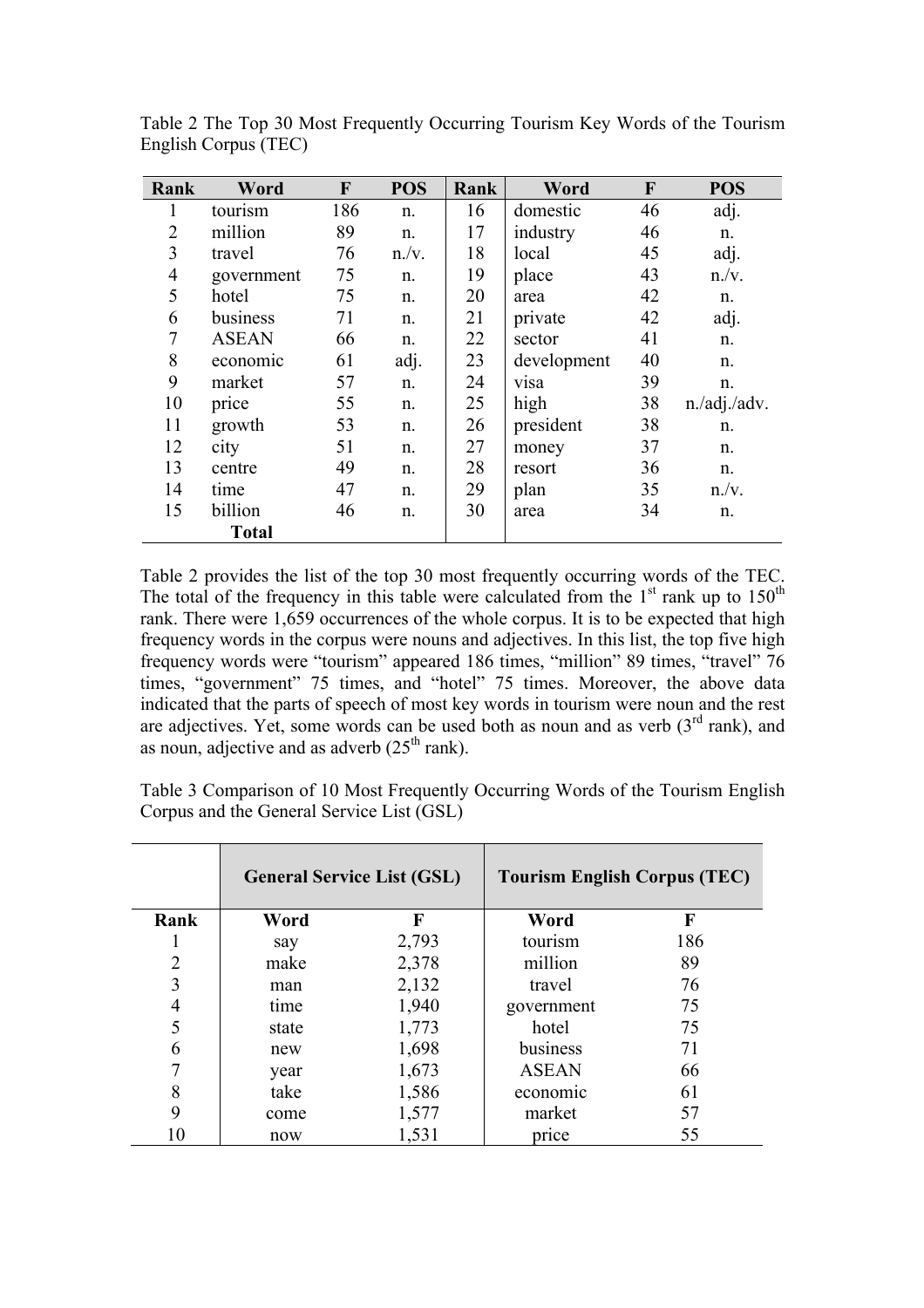According to Table 3, the purpose of the comparison between tourism key words of the Tourism English Corpus (TEC) and the General Service List (GSL) is to show that tourism key words are technical vocabulary while the GSL are common vocabulary. From these two lists, it can be seen that no one matched word appeared. From the data, the most frequent key word occurring in the TEC was "tourism" with 186 occurrences while "say" was the  $1<sup>st</sup>$  rank in the General Service List (GSL) appearing 2,793 times (West, 1953).

# **Conclusion**

This study attempted to study a corpus of tourism news articles from the tourism section. We gathered 90 news articles from the tourism news articles during September  $1<sup>st</sup>$  to September 30<sup>th</sup>, 2016. We collected the online news articles of the in Tourism section and saved into "Microsoft Word". Then, "WordSmith Tools Version 6" was used to identify the most frequent words and tourism key words of Tourism English Corpus (TEC). The number of tokens or running words of the TEC were 278,514 words.

The objectives of this study to analyze the vocabulary occurred in the Tourism English Corpus. The findings of the present study could be useful information in order to consider for framing the ESP course improvements and materials in the future. Furthermore, the findings pointed out that the most five frequent tourism key words were "tourism", "million", "travel", "government", and "hotel". The findings indicated that the tourism key words of tourism appeared less frequently than the function words. However, the tourism key words are still important for learners who want to achieve in reading tourism texts.

To sum up, this study demonstrated the most frequent tourism key words. It can be said that the findings of the study could be a helpful guidance and a considerable point for teachers or course designers when they produce materials for teaching Tourism English.

# **Limitation of the Study**

The study had a number of limitations as follows:

1. The study focused on a relatively small sampling, consisting of 90 news articles from newspaper online. Therefore, the findings may not be applicable to other kinds of tourism information such as the hotel services or rental services. Additionally, the results might not be representative of tourism English of other sources.

2. The study focused on a limited number of linguistic features that are only content words. Thus, here are other kinds of linguistic features, such as tense, voice, and clause modal verbs, imperatives, personal pronouns, and adjectival pre-modifiers which are useful for learners of the genre to improve their reading, to use each linguistic feature accurately, and to create the text effectively.